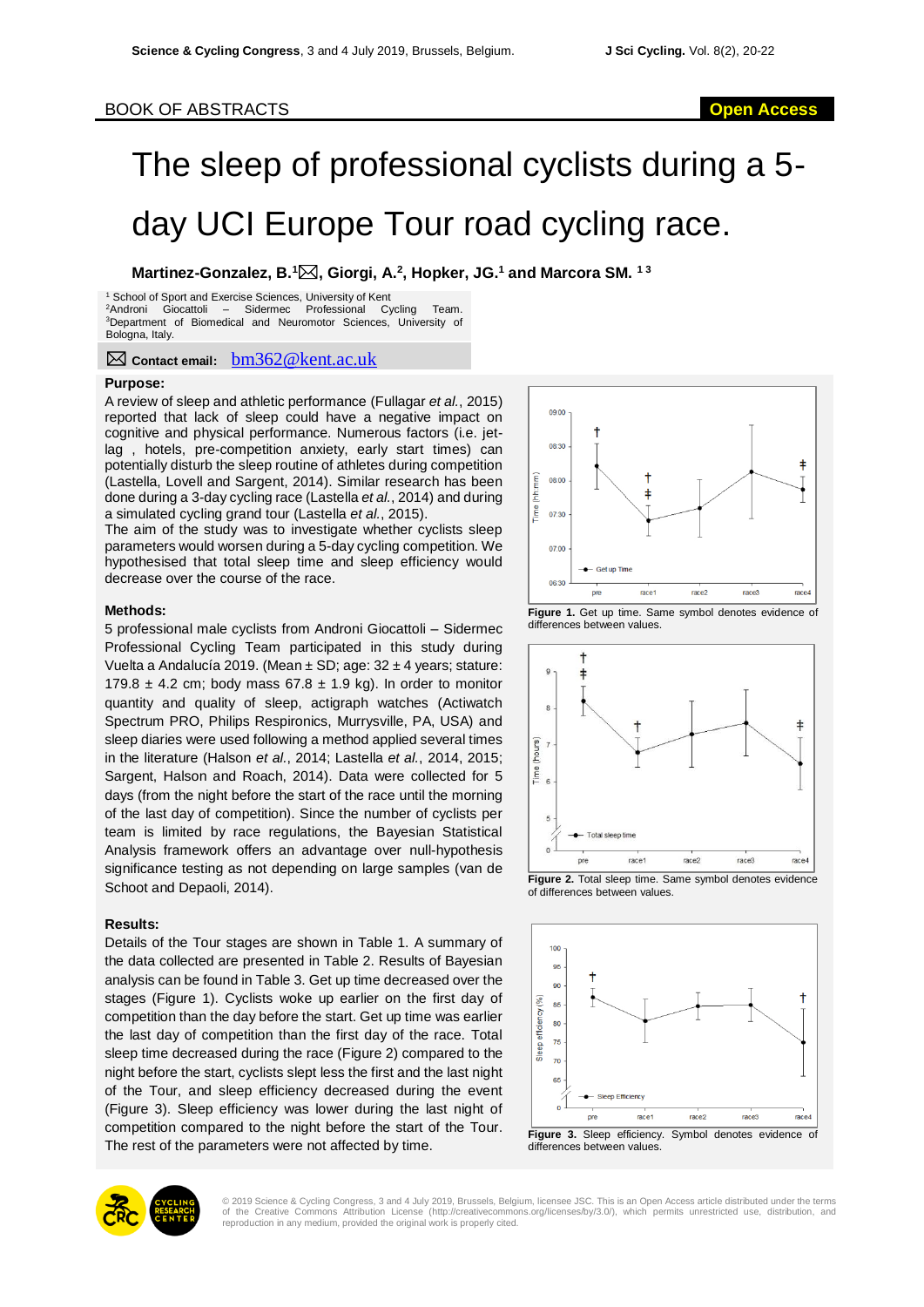#### **Conclusion:**

The findings of this study demonstrate that some sleep parameters decreased over time during a multi-day cycling Tour. Sleep time decreased over the course of the Tour, with cyclists sleeping more the night before the start of the event than after the first stage. Sleep efficiency decreased during the Tour, particularly, the night prior to the final stage.The results of this study demonstrate that the sleep of professional cyclists is affected during a 5-day cycling Tour. These data emphasise the importance for athletes and coaches of sleep hygiene routines to optimise the quality and quantity of sleep, such as setup a consistent bedtime, control room temperature, avoid caffeine consumption 4- 5h before going to bed, and reduce the use of electronic equipment prior to bedtime.

| <b>Table 1. Race characteristics</b> |  |  |  |  |  |  |
|--------------------------------------|--|--|--|--|--|--|
|--------------------------------------|--|--|--|--|--|--|

|                                | Stage 1  | Stage 3<br>Stage 2 |                       | Stage 4  | Stage 5  |
|--------------------------------|----------|--------------------|-----------------------|----------|----------|
| Distance (km)                  | 170.5    | 216.5              | 16.3                  | 119.9    | 163.9    |
| <b>Stage type</b>              | Mountain | Flat               | Individual Time Trial | Mountain | Mountain |
| Start time (hh:mm)             | 12:05    | 10:40              | 13:30                 | 13:20    | 11:40    |
| <b>Cyclists at finish line</b> | 129      | 128                | 128                   | 117      | 114      |

| <b>Table 2.</b> Sleep variables. (Mean $\pm$ SD). <sup>#</sup> Evidence of time effect. Same superscript denotes evidence of differences between values (BF <sub>10</sub> >3). |         |                |                |              |  |  |
|--------------------------------------------------------------------------------------------------------------------------------------------------------------------------------|---------|----------------|----------------|--------------|--|--|
| Night                                                                                                                                                                          | Night   | Night          | Night          | <b>Night</b> |  |  |
| before                                                                                                                                                                         | Stage 1 | <b>Stage 2</b> | <b>Stage 3</b> | Stage 4      |  |  |

|                                                | <u>vuvit</u>              | Duge 1                   | $\cup$ <b>uge</b> | <b>Diage</b> J   | $\sum_{i=1}^{n}$          |
|------------------------------------------------|---------------------------|--------------------------|-------------------|------------------|---------------------------|
| Bed time (hh:mm)                               | $22:59: \pm 0.14$         | $23:11 \pm 0:22$         | $23:12 \pm 0:16$  | $23:25 \pm 1:04$ | $23:23 \pm 1:11$          |
| Get up time (hh:mm) $#$                        | $8:13 + 0:20^{\text{A}}$  | $7:25+0:13^{A,B}$        | $7:36 + 0:25$     | $8:08 + 0:41$    | $7:52 + 0:11^{B}$         |
| Time in bed (h)                                | $9.5 \pm 0.3$             | $8.4 + 0.4$              | $8.6 + 0.7$       | $8.9 \pm 1.2$    | $8.7 + 1.2$               |
| Total sleep time $(h)$ <sup>#</sup>            | $8.2 \pm 0.4$ C, D        | $6.8 + 0.4$ <sup>C</sup> | $7.3 + 0.9$       | $7.6 \pm 0.9$    | $6.5 + 0.7$ <sup>D</sup>  |
| <b>Onset latency</b> (min)                     | $12.9 \pm 14.4$           | $49.9 \pm 30.9$          | $32.1 \pm 18.1$   | $30.3 \pm 29.6$  | $66.7 + 62.2$             |
| Snooze time (min)                              | $11.0 + 19.4$             | $14.3 + 6.1$             | $7.4 + 8.1$       | $12.7 + 7.1$     | $24.7 + 26.4$             |
| Sleep efficiency $(\frac{6}{6})^{\frac{1}{4}}$ | $87.0 + 2.5$ <sup>E</sup> | $80.7 + 5.7$             | $84.7 + 3.6$      | $85.0 + 4.4$     | $75.0 + 8.9$ <sup>E</sup> |
| Subjective sleep quality (AU)                  | $2.6 + 1.1$               | $3.2 + 1.5$              | $2.8 \pm 0.8$     | $2.6 + 1.5$      | $3.0 + 1.6$               |
| Mean activity score (AU)                       | $5.3 \pm 1.6$             | $5.2 \pm 1.3$            | $5.2 \pm 0.9$     | $4.2 \pm 1.0$    | $4.6 \pm 0.7$             |

Table 3. Results of Bayesian Statistical Analysis. Evidence: BF10>1 (weak, BF10>3 (moderate), BF10>10 (strong), BF10>30 (very strong),<br>BF10>100 (extreme. BF10<1 indicates more support fort he null hypothesis test (van Door

|                                                                               | <b>Hypothesis</b> | $BF_{10}$ | Error %  | <b>Evidence for</b><br>$H_1$ | <b>Effect</b><br>size<br>$(\delta)$ | 95%<br>credible<br>interval |
|-------------------------------------------------------------------------------|-------------------|-----------|----------|------------------------------|-------------------------------------|-----------------------------|
| <b>Bed time</b> ( $BF_{10} = 0.229$ ) error % = 0.533                         |                   |           |          |                              |                                     |                             |
| <b>Get up time</b> ( $BF_{10} = 13.155$ ) error % = 0.544                     |                   |           |          |                              |                                     |                             |
| $Pre - Race 1$                                                                | Decrease          | 27.94     | < 0.0001 | Strong                       | 2.1                                 | [1.1, 4.0]                  |
| Race $1 -$ Race 4                                                             | Either direction  | 51.59     | < 0.0001 | Very strong                  | $-3.7$                              | $[-5.9, -2.8]$              |
| <b>Bed time</b> ( $BF_{10} = 0.860$ ) error % = 0.320                         |                   |           |          |                              |                                     |                             |
| <b>Total Sleep time</b> ( $BF_{10} = 33.297$ ) error % = 1.604                |                   |           |          |                              |                                     |                             |
| $Pre - Race 1$                                                                | Decrease          | 90.43     | < 0.0001 | Very strong                  | 3.9                                 | [2.8, 5.6]                  |
| $Pre - Race 4$                                                                | Decrease          | 12.67     | < 0.0001 | Strong                       | 1.5                                 | [0.3, 3.3]                  |
| <b>Onset latency</b> ( $BF_{10} = 0.959$ ) error % = 0.456                    |                   |           |          |                              |                                     |                             |
| <b>Snooze time</b> ( $BF_{10} = 0.393$ ) error % = 0.544                      |                   |           |          |                              |                                     |                             |
| <b>Sleep Efficiency</b> ( <i>BF</i> <sub>10</sub> = 7.054) error $\%$ = 0.416 |                   |           |          |                              |                                     |                             |
| Pre - Race 4                                                                  | Decrease          | 5.943     | 0.002    | Moderate                     | 1.1                                 | [0.2, 2.4]                  |
| <b>Subjective sleep quality</b> ( $BF_{10} = 0.210$ ) error % = 0.821         |                   |           |          |                              |                                     |                             |
| <b>Mean activity score</b> ( $BF_{10} = 0.542$ ) error % = 0.439              |                   |           |          |                              |                                     |                             |

#### References: All and the state of the state of the state of the state of the state of the state of the state of the state of the state of the state of the state of the state of the state of the state of the state of the sta

1. van Doorn, J. *et al.* (2019) 'The JASP Guidelines for Conducting and Reporting a Bayesian Analysis', *PsyArxiv Preprint*, (February), pp. 0–31.

2. Fullagar, H. K. *et al.* (2015) 'Sleep and Athletic Performance: The Effects of Sleep Loss on Exercise Performance, and Physiological and Cognitive Responses to Exercise', *Sports Medicine*, 45(2), pp. 161–186.

3. Halson, S. L. *et al.* (2014) 'Does hydrotherapy help or hinder adaptation to training in competitive cyclists?', *Medicine and Science in Sports and Exercise*, 46(8), pp. 1631–1639.